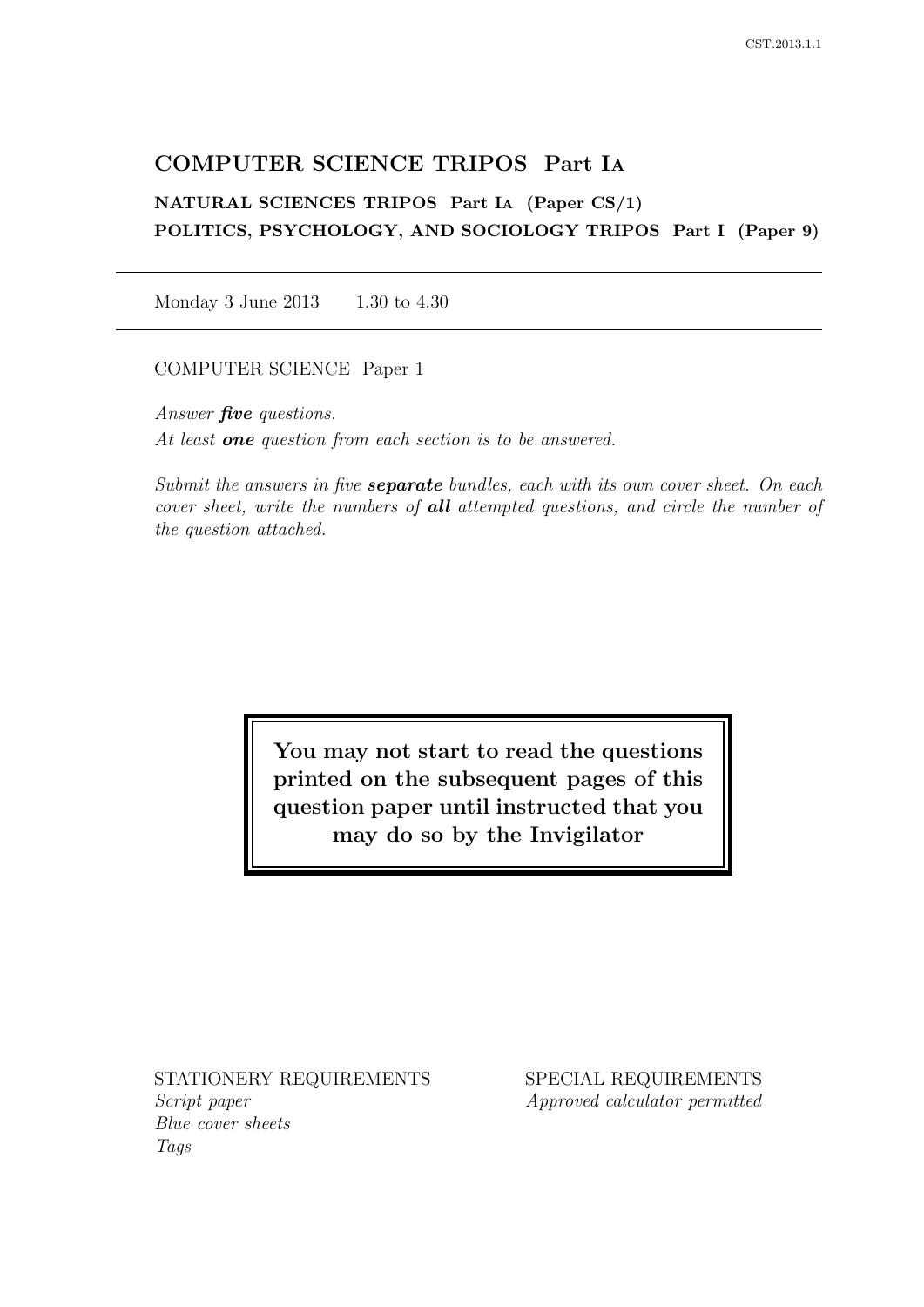## SECTION A

#### 1 Foundations of Computer Science

- (a) Write brief notes on ML datatypes and pattern-matching in function declarations.  $[6 \text{ marks}]$
- (b) A binary tree is either a leaf (containing no information) or is a branch containing a label and two subtrees (called the left and right subtrees). Write ML code for a function that takes a label and two lists of trees, returning all trees that consist of a branch with the given label, with the left subtree taken from the first list of trees and the right subtree taken from the second list of trees. [6 marks]
- (c) Write ML code for a function that, given a list of distinct values, returns a list of all possible binary trees whose labels, enumerated in inorder, match that list. For example, given the list [1,2,3] your function should return (in any order) the following list of trees:



All ML code must be explained clearly and should be free of needless complexity.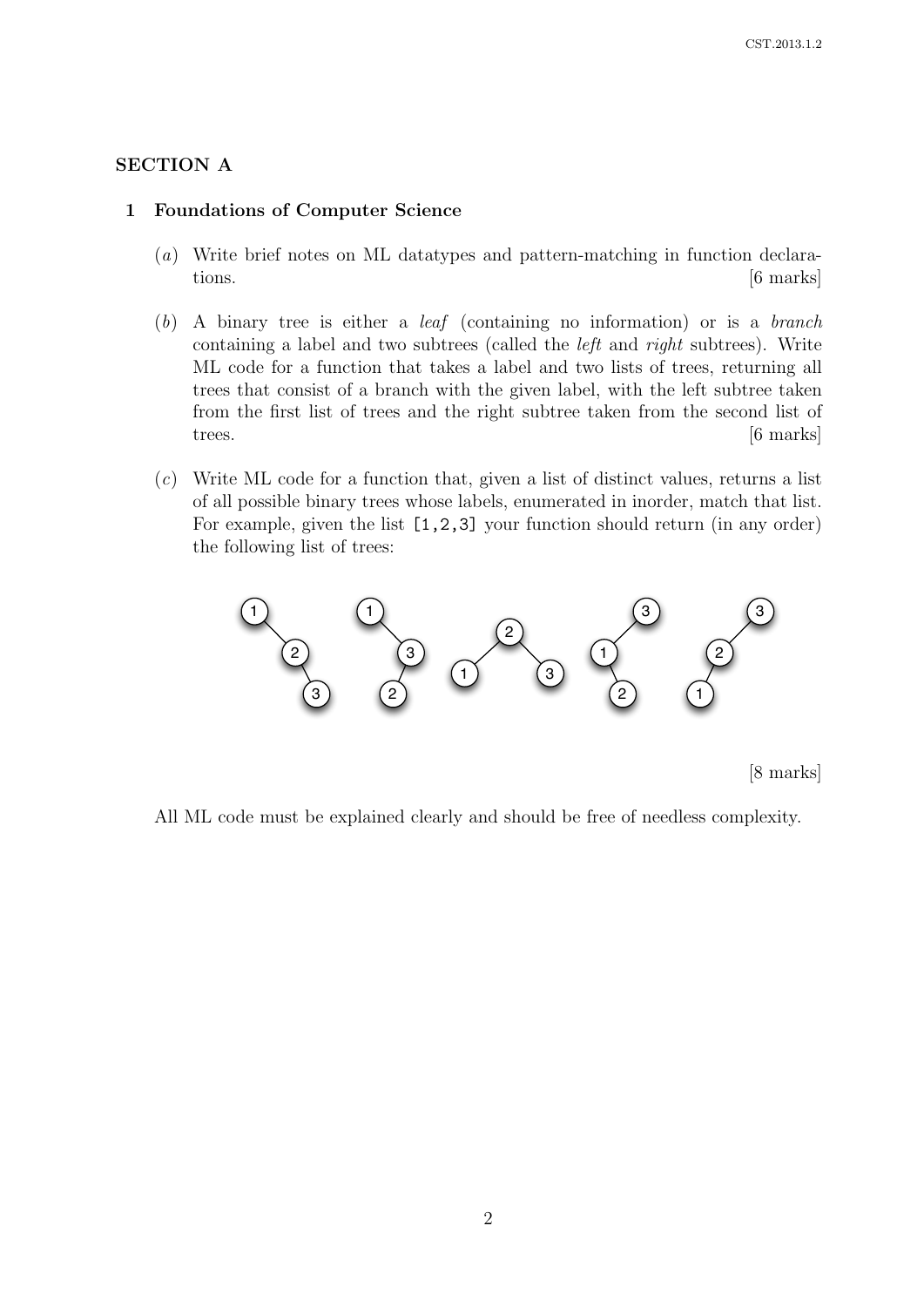## 2 Foundations of Computer Science

The function perms returns all  $n!$  permutations of a given *n*-element list.

```
fun cons x y = x::y;
fun perms [] = []| perms xs =
      let fun perms1 ([],ys) = []| perms1 (x::xs,ys) =
                map (cons x) (perms (rev ys @ xs)) @
               perms1 (xs,x::ys)
      in perms1 (xs,[]) end;
```
(a) Explain the ideas behind this code, including the function perms1 and the expression map (cons x). What value is returned by perms  $[1,2,3]$ ?

[7 marks]

(b) A student modifies perms to use an ML type of lazy lists, where appendq and mapq are lazy list analogues of @ and map.

```
fun lperms [] = Cons ([], fn() \Rightarrow Nil)| lperms xs =
      let fun perms1 ([],ys) = Nil
            | perms1(x::xs,ys) =appendq (mapq (cons x) (lperms (rev ys @ xs)),
                   perms1 (xs,x::ys))
      in perms1 (xs,[]) end;
```
Unfortunately, 1 perms computes all n! permutations as soon as it is called. Describe how lazy lists are implemented in ML and explain why laziness is not achieved here. [5 marks]

(c) Modify the function lperms, without changing its type, so that it computes permutations upon demand rather than all at once. [8 marks]

All ML code must be explained clearly and should be free of needless complexity.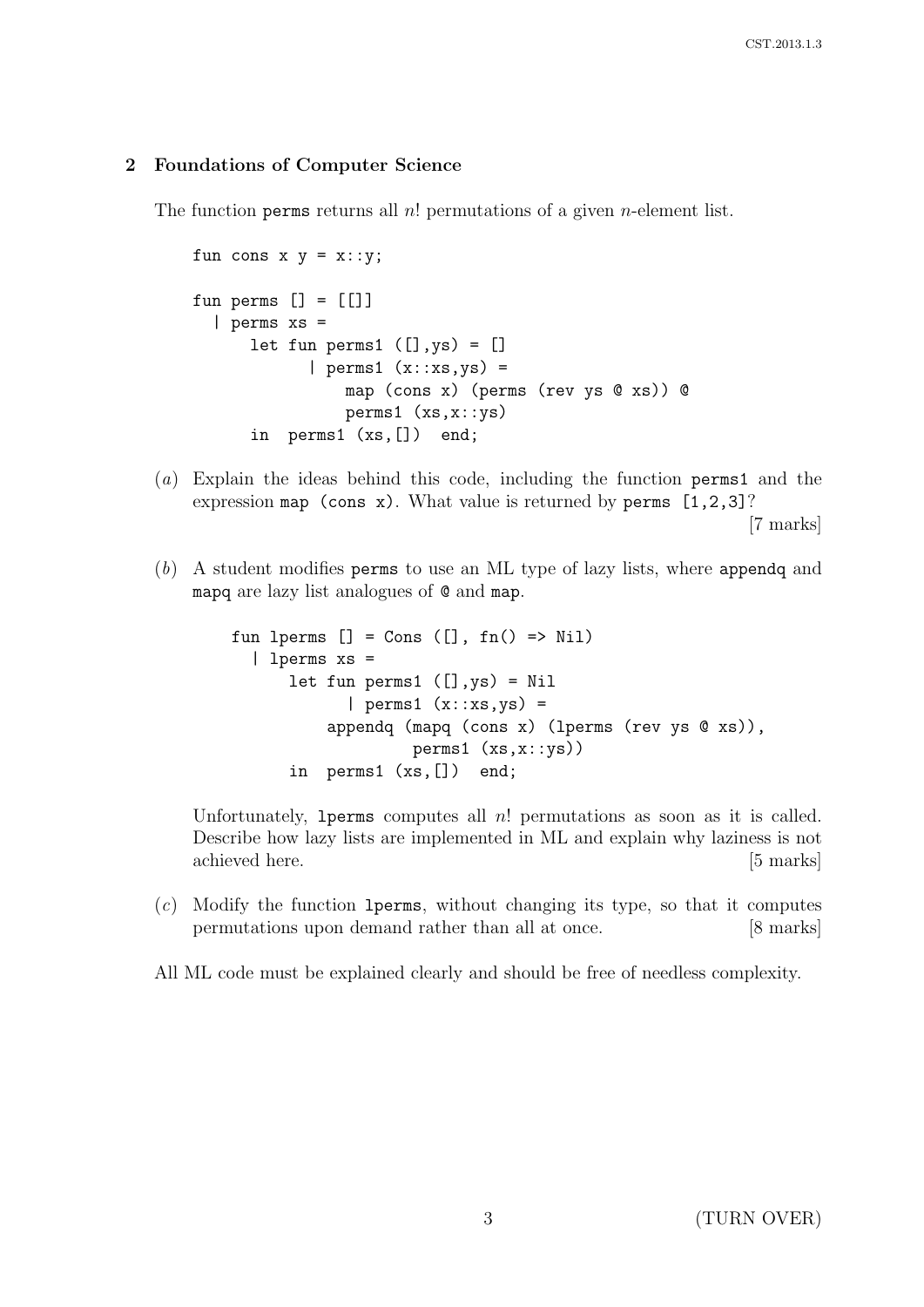# SECTION B

#### 3 Discrete Mathematics I

(a) Consider the following assertions about the sets  $A, B$  and  $C$ . Write them down in the language of predicate logic. Use only the constructions of predicate logic  $(\forall, \exists, \neg, \Rightarrow, \wedge, \vee)$  and the element-of symbol  $(\in)$ . Do *not* use derived notions  $(n, \cup, =, \text{etc.}).$ 

Example: "A is a subset of B" can be formalized as  $\forall x \in X \implies x \in X$ B.

- $(i)$  The sets A and B are equal.
- (*ii*) Every element of A is in the set B or the set C.
- (*iii*) If  $A$  is disjoint from  $B$  then  $B$  and  $C$  overlap.

[6 marks]

- (b) State the principle of induction over lists. Use the language of predicate logic. [2 marks]
- (c) Consider the following functions over lists of integers, written in ML syntax.

fun  $app([],ys) = ys$  $\vert$  app(x::xs,ys) = x::app(xs,ys); fun  $rev([]) = []$  $| rev(x::xs) = app(rev(xs),x::[]);$ fun  $revapp([],ys) = ys$  $| \text{revapp}(x::xs,ys) = \text{revapp}(xs, x::ys);$ 

Prove that

$$
\forall \texttt{xs.} \ \texttt{revapp}(\texttt{xs},[]) = \texttt{rev}(\texttt{xs})
$$

Your proof should be clear but it does not need to be a structured proof. You may use the abbreviation  $x s \in y s$  for  $app(xs, ys)$ . You may assume the following facts.

$$
\forall x s. x s \in [ ] = xs \qquad \forall x s, y s, z s. x s \in (ys \in zs) = (xs \in y s) \in zs
$$

Hint: first use induction to show that

$$
\forall \texttt{xs}.\ \forall \texttt{ys}.\ \texttt{revapp}(\texttt{xs}, \texttt{ys}) = \texttt{app}(\texttt{rev}(\texttt{xs}), \texttt{ys}).
$$

[12 marks]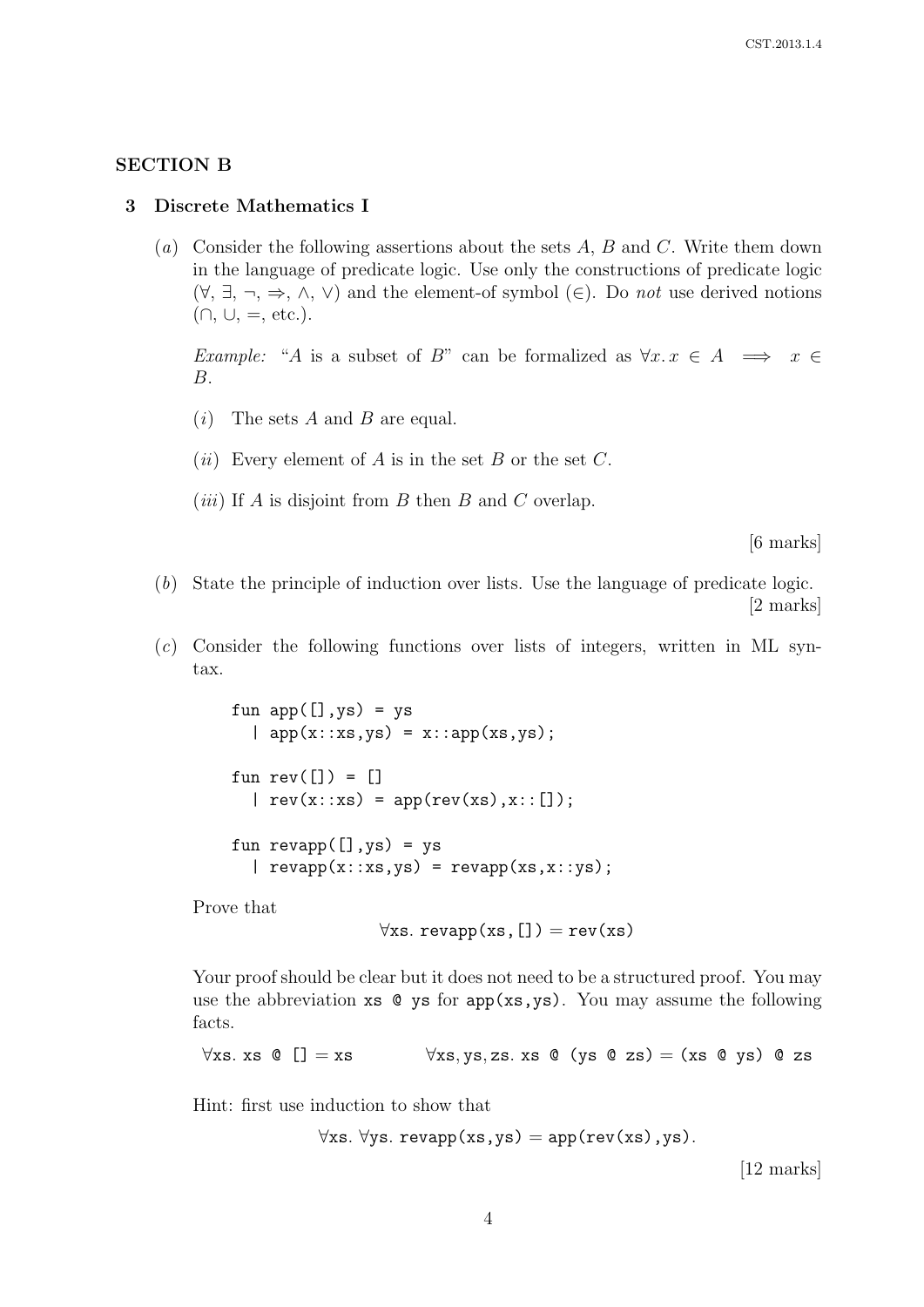# 4 Discrete Mathematics I

(a) Write down the introduction and elimination rules for the universal quantifier  $(\forall)$ , the existential quantifier  $(\exists)$  and negation  $(\neg)$  in structured proof.

[6 marks]

- (b) Write down the introduction rule for implication  $(\Longrightarrow)$  in structured proof. [1 mark]
- (c) Write down a structured proof of the following sentence.

$$
(\forall x. \neg P(x)) \implies \neg \exists x. P(x)
$$
 [5 marks]

(d) Write down a structured proof of the following sentence. Clearly state any proof rules that you use in addition to those included in part  $(a)$  and part  $(b)$ .

$$
(\neg \forall x. \neg P(x)) \implies \exists x. P(x)
$$
 [8 marks]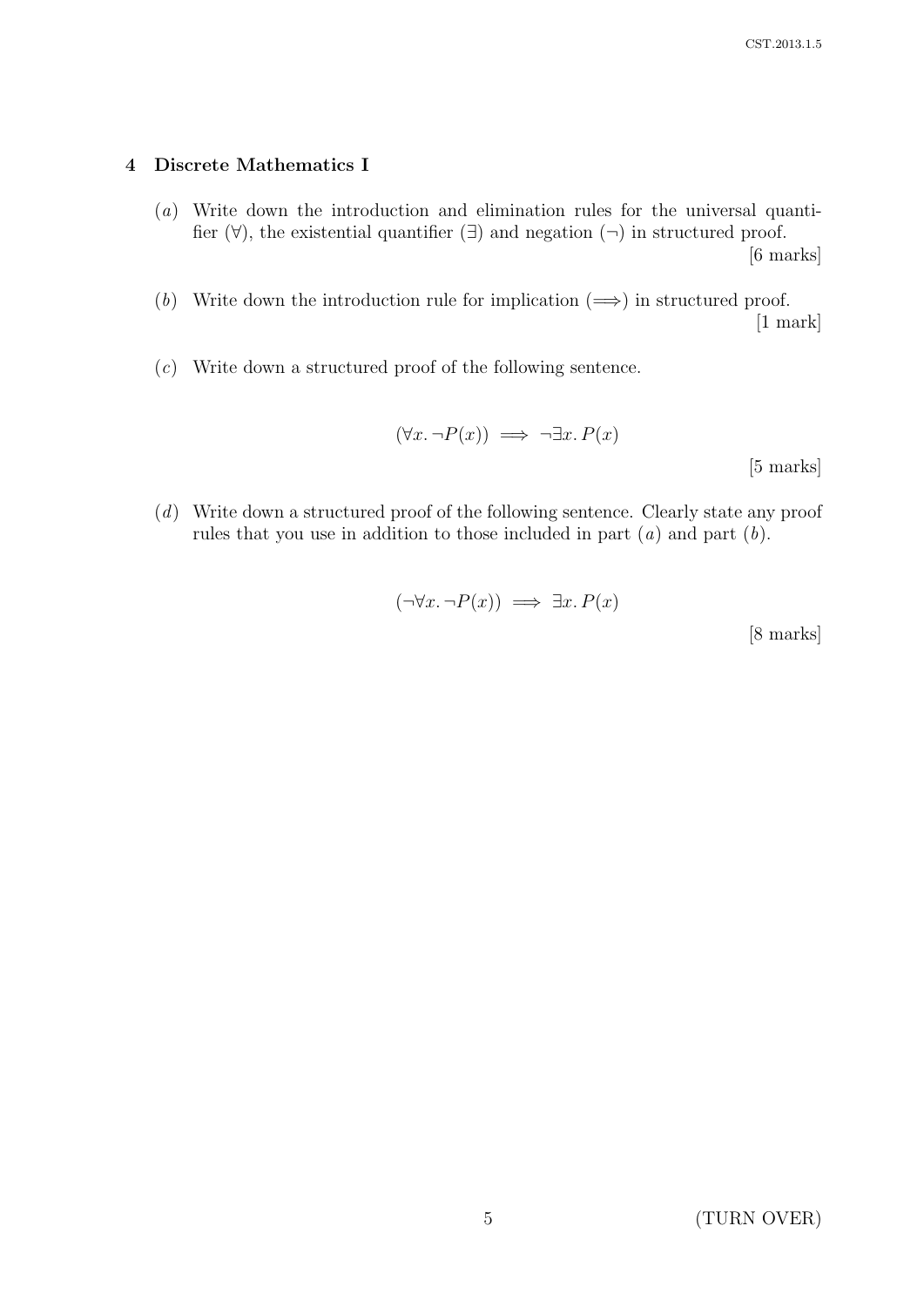# SECTION C

#### 5 Algorithms I

One of several ways to perform string matching efficiently is with a finite state automaton (FSA).

- (a) Give a brief but clear explanation of the FSA string matching algorithm, its complexity and any associated data structures. [Note: pseudocode of up to 10 lines is allowed, but not required.] [4 marks]
- (b) Build the FSA that will find matches of the pattern  $P =$  pepep in an arbitrary string T over the alphabet  ${e, o, p}$ , explaining what you do and why. [6 marks]
- (c) The correctness proof of the FSA string matching algorithm involves the function  $\sigma_P(x)$ , which is parametric in the pattern P and takes as input a string x. Define  $\sigma_P(x)$ , explaining what it returns. [1 mark]
- (d) Let A, B, C, D be character strings; let |A| be the length of string A; let + denote integer addition or string concatenation depending on its operands. Let  $D$  be the longest suffix of A that is a prefix of B.

For each of the following claims: either prove the claim correct, or give a counterexample that proves it is incorrect. You may draw an explanatory picture if it helps clarity.

$$
(i) \quad \sigma_B(A) = D \tag{3 marks}
$$

$$
(ii) \sigma_B(A+C) = |D| + |C|
$$
 [3 marks]

$$
(iii) |C| = 1 \Rightarrow \sigma_B(A+C) = \sigma_B(A) + 1
$$
 [3 marks]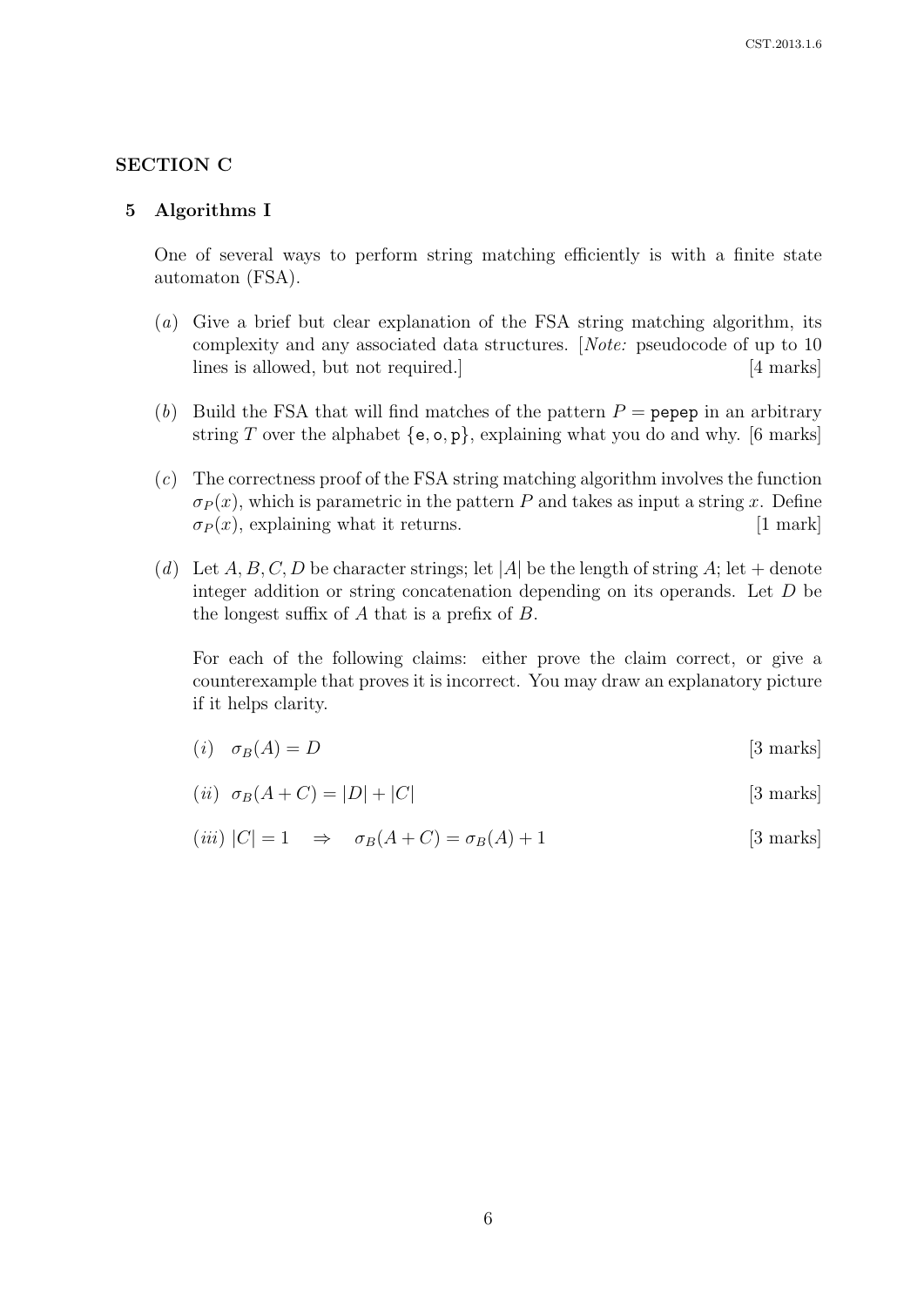# 6 Algorithms I

A palindrome is a string that, if reversed, remains the same, for example "madamimadam". A *subsequence* of a string x is one obtained by dropping zero or more characters from  $x$  and taking the remaining ones in order: for example "tan" is a subsequence of "pentagon". In this question you must find the longest palindrome subsequence (LPS) of a given string. [Note that the LPS may not be unique.]

- (a) Explain why it is possible to apply dynamic programming to the LPS problem. Develop and explain a recursive equation for the length of the LPS. [6 marks]
- (b) Develop and describe in detail, with pictures where appropriate, a bottom-up dynamic programming algorithm to solve the LPS problem. Include an explanation of how to recover the LPS from the bottom-up table you build. If you use pseudocode (not required), keep each pseudocode chunk under 10 lines and comment it clearly. Incomprehensible code will be scored as wrong.

[9 marks]

- $(c)$  Derive the asymptotic worst-case running time of your algorithm. [2 marks]
- $(d)$  What else would you have to do to recover all the LPSs of a given string? [3 marks]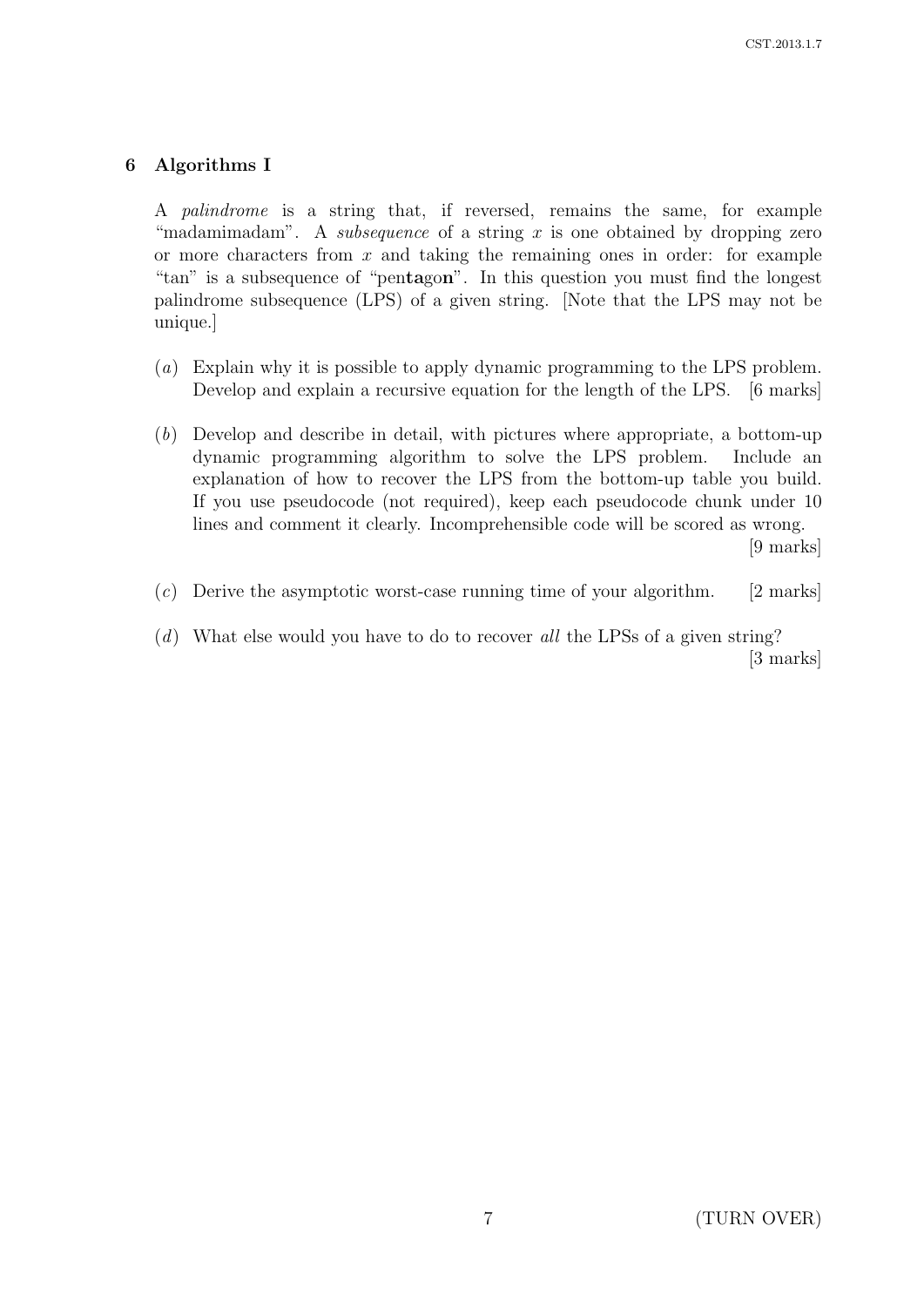## SECTION D

#### 7 Floating-Point Computation

The following two functions are algorithms for exponentiation where  $x$  is a singleprecision floating-point value and  $n$  is an integer,

fun power1(x, n) = if n=0 then 1.0 else  $x * power1(x, n-1)$ 

fun power $2(x, n) = if n=0$  then 1.0 else if even n then power $2(x * x, n \div 2)$ else  $x * power2(x, n-1)$ 

- (a) What is, roughly, the largest value of n that can be used without overflow when  $x \text{ is } 10.0?$  [1 mark]
- (b) Suppose x is close to 1.0.
	- (i) What is the worst possible relative error to expect in the answer from power1 when  $n = 100$ ? [3 marks]
	- (*ii*) Can we say anything useful about the absolute error in part  $(b)(i)$ ? [1 mark]

(*iii*) What is the expected value of the relative error in results from power1? [1 mark]

- (c) Sometimes the expected magnitude of error can be estimated as the result of a random walk.
	- $(i)$  Under what conditions is this appropriate? [2 marks]

(ii) What is the random walk estimate for the relative error in part  $(b)(i)$ ? [3 marks]

- (d) If x is again close to 1.0, what is the worst possible relative error to expect from power2 when  $n = 100$ ? [6 marks]
- (e) For what range or class of x values will power2 with  $n = 100$  give a result with no error? [3 marks]